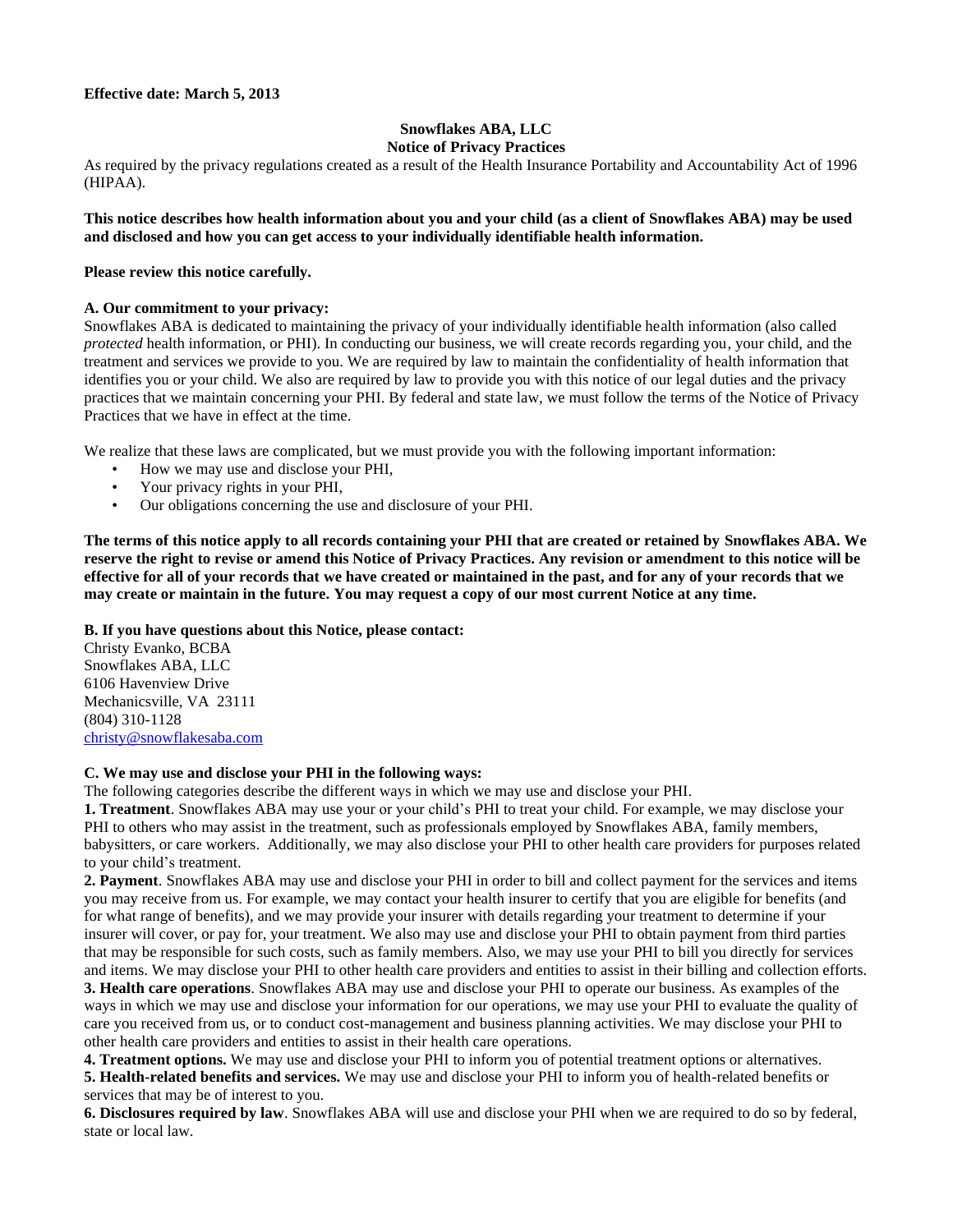## **Page 2**

#### **D. Use and disclosure of your PHI in certain special circumstances:**

The following categories describe unique scenarios in which we may use or disclose your identifiable health information:

**1. Public health risks**. Snowflakes ABA may disclose your PHI to public health authorities that are authorized by law to collect information for the purpose of:

- Maintaining vital records, such as births and deaths,
- Reporting child abuse or neglect,
- Preventing or controlling disease, injury or disability,
- Notifying a person regarding potential exposure to a communicable disease,
- Notifying a person regarding a potential risk for spreading or contracting a disease or condition.

**2. Health oversight activities**. Snowflakes ABA may disclose your PHI to a health oversight agency for activities authorized by law. Oversight activities can include, for example, investigations, inspections, audits, surveys, licensure and disciplinary actions; civil, administrative and criminal procedures or actions; or other activities necessary for the government to monitor government programs, compliance with civil rights laws and the health care system in general.

**3. Lawsuits and similar proceedings**. Snowflakes ABA may use and disclose your PHI in response to a court or administrative order, if you are involved in a lawsuit or similar proceeding. We also may disclose your PHI in response to a discovery request, subpoena or other lawful process by another party involved in the dispute, but only if we have made an effort to inform you of the request or to obtain an order protecting the information the party has requested.

**4. Law enforcement**. We may release PHI if asked to do so by a law enforcement official:

- Regarding a crime victim in certain situations, if we are unable to obtain the person's agreement,
- Concerning a death we believe has resulted from criminal conduct,
- In response to a warrant, summons, court order, subpoena or similar legal process,
- To identify/locate a suspect, material witness, fugitive or missing person,

• In an emergency, to report a crime (including the location or victim(s) of the crime, or the description, identity or location of the perpetrator).

**5. Research.** Snowflakes ABA may use and disclose your PHI for research purposes in certain limited circumstances. We will obtain your written authorization to use your PHI for research purposes **except** when an Internal Review Board or Privacy Board has determined that the waiver of your authorization satisfies all of the following conditions:

(A) The use or disclosure involves no more than a minimal risk to your privacy based on the following: (i) an adequate plan to protect the identifiers from improper use and disclosure; (ii) an adequate plan to destroy the identifiers at the earliest opportunity consistent with the research (unless there is a health or research justification for retaining the identifiers or such retention is otherwise required by law); and (iii) adequate written assurances that the PHI will not be re-used or disclosed to any other person or entity (except as required by law) for authorized oversight of the research study, or for other research for which the use or disclosure would otherwise be permitted;

(B) The research could not practicably be conducted without the waiver,

(C) The research could not practicably be conducted without access to and use of the PHI.

**6. Serious threats to health or safety**. Snowflakes ABA may use and disclose your PHI when necessary to reduce or prevent a serious threat to your health and safety or the health and safety of another individual or the public. Under these circumstances, we will only make disclosures to a person or organization able to help prevent the threat.

**7. Military**. Snowflakes ABA may disclose your PHI if you are a member of U.S. or foreign military forces (including veterans) and if required by the appropriate authorities.

**8. National security**. Snowflakes ABA may disclose your PHI to federal officials for intelligence and national security activities authorized by law. We also may disclose your PHI to federal and national security activities authorized by law. We also may disclose your PHI to federal officials in order to protect the president, other officials or foreign heads of state, or to conduct investigations.

**9. Inmates**. Snowflakes ABA may disclose your child's PHI to correctional institutions or law enforcement officials if he or she is an inmate or under the custody of a law enforcement official. Disclosure for these purposes would be necessary: (a) for the institution to provide health care services to the child, (b) for the safety and security of the institution, and/or (c) to protect the child's health and safety or the health and safety of other individuals.

#### **E. Your rights regarding your PHI:**

You have the following rights regarding the PHI that we maintain about you and your child:

**1. Confidential communications**. You have the right to request that Snowflakes ABA communicate with you about your child's health and related issues in a particular manner or at a certain location. For instance, you may ask that we contact you at home, rather than work. In order to request a type of confidential communication, you must make a written request to Christy Evanko, BCBA at 6106 Havenview Drive, Mechanicsville, VA 23111 or via email at [christy@snowflakesaba.com](mailto:christy@snowflakesaba.com)